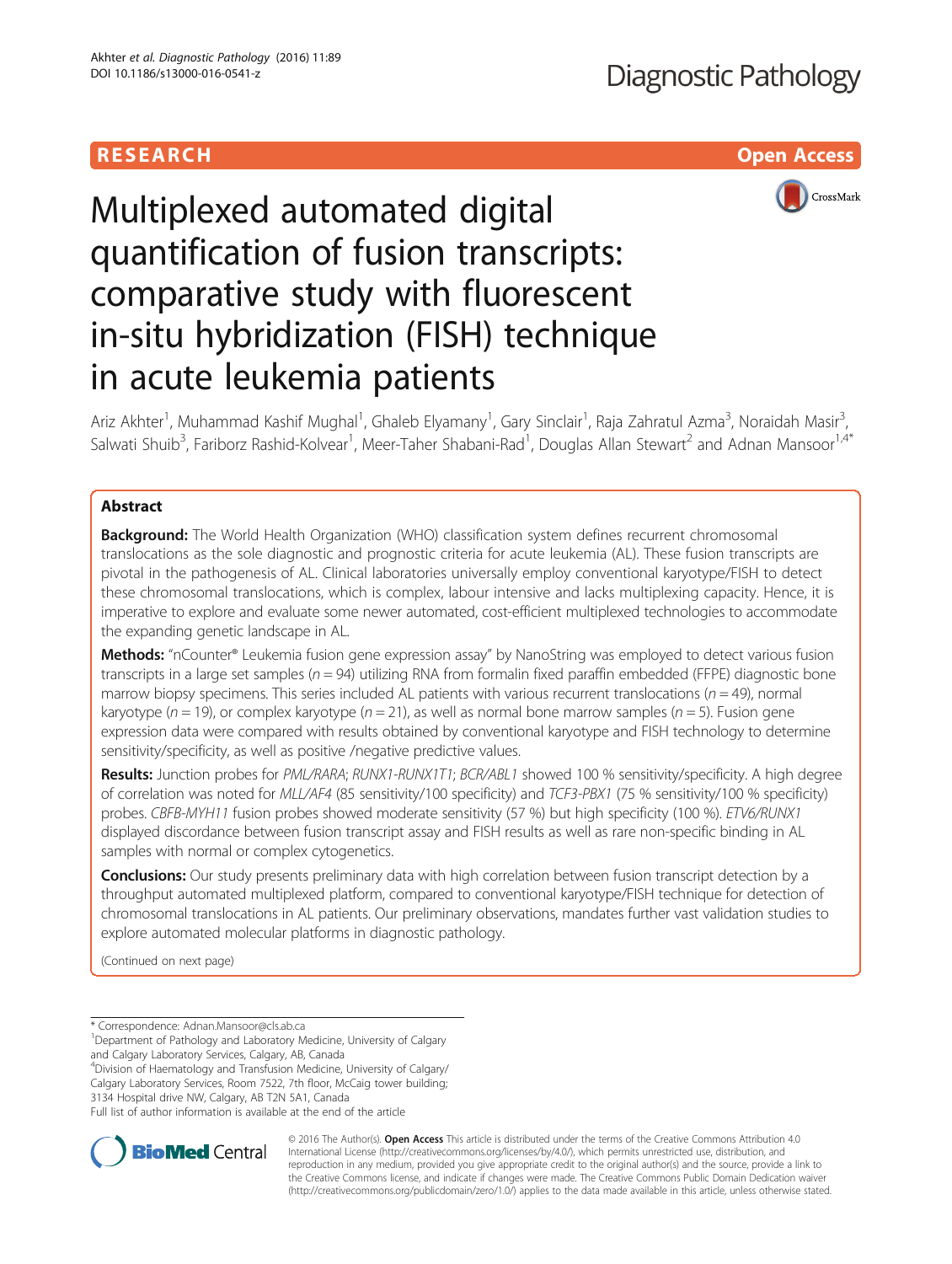#### (Continued from previous page)

Keywords: Acute leukemia, Chromosomal translocation, Fusion transcript, Fluorescent in-situ hybridization (FISH), Prognosis

Abbreviation: WHO, World Health Organization; AL, Acute leukemia; FISH, Fluorescent in-situ hybridization; FFPE, Formalin fixed paraffin embedded; AML, Acute myeloid leukemia; ALL, Acute lymphoblastic leukemia; RT-PCR, Reverse transcription-polymerase chain reaction; SNR, Signal-to-noise ratio; SPSS, Statistical package for the social sciences; PCA, Principal component analysis

# Background

In acute myeloid leukemia (AML) and acute lymphoblastic leukemia (ALL), chromosomal abnormalities play a critical role in pathogenesis and prognosis [\[1\]](#page-4-0). Molecular studies of these genomic anomalies have identified specific genes implicated in the process of leukemogenesis [\[2](#page-4-0)]. Specific recurrent chromosomal translocations and their fusion transcripts define the current WHO classification system for acute leukemia (AL) [[3](#page-4-0)]. These genetic aberrations in combination with morphology, immunophenotype and clinical features are used to diagnose distinct types of AL and thereby dictate therapeutic approaches [\[4](#page-4-0)]. Clinical laboratories, worldwide, utilize standard FISH technology with or without conventional karyotype to investigate these chromosomal translocations [\[5](#page-4-0)]. Unfortunately, FISH is a labour intensive and expensive procedure with the limited potential for "multiplexing". These limitations impact diagnosis and clinical management. In a small number of AL sub-types, fusion transcripts can be amplified through reverse transcription, polymerase chain reaction (RT-PCR) methodology [[6](#page-4-0)]. However, clinical application of RT-PCR is narrow due to variation in breakpoints resulting in several splice regions [[7](#page-4-0)]. Given these limitations and the expanding new discoveries of additional recurrent chromosomal translocations, there is a need to explore newer automated technologies to "accommodate" new fusion transcript discoveries and make this significant clinical diagnostic testing cost-effective and time efficient.

Digital RNA quantification by NanoString Technologies is an automated, multiplexed platform, which can accurately measure up to 800 specific targets. "Leukemia Fusion Gene Expression Assay" by NanoString has a unique design of junction probes, which target the unique sequence spanning the fusion junction of the two exons. It has been claimed that a high degree of sensitivity and specificity has been achieved through sequence modification. However, no clinical validation data are available to determine the utility of this automated technology in routine clinical practice. The objective of this study was to evaluate the potential application and clinical utility of "Leukemia Fusion Gene Expression Assay" in the diagnostic subclassification of acute leukemia patients. To this effect, we investigated fusion transcripts in a large cohort of AML and ALL patients utilizing genomic RNA from diagnostic bone marrow biopsies. We then correlated these results with data obtained by routine FISH and conventional karyotype. Our results provide unique preliminary data comparing a traditional platform with a novel automated technology, which provides potential promise for future adoption in the diagnosis and management of acute leukemia patients.

#### Methods

University of Calgary ethics committee approved this study (REB-13-0380-MODI; dated August 21, 2013). The diagnosis was confirmed according to the WHO 2008 classification [\[3](#page-4-0)]. We employed adequate representation of samples with recurrent chromosomal translocation (true positive) in AML ( $n = 23$ ) and ALL ( $n = 26$ ) while AML with normal cytogenetics  $(n = 19)$ , or complex cytogenetics  $(n = 21)$  and normal bone marrow  $(n = 5)$ samples were used as negative controls (true negative).

#### Karyotype and fluorescence in-situ hybridization

Complete karyotype analysis at diagnosis was performed on all leukemic patients and followed a standardized laboratory protocol. Banded chromosomes (20 metaphases) were examined for each patient sample utilizing the Gbanding technique. All patients (100 %) with diagnosis of ALL  $(n = 26)$  were subjected to additional FISH studies utilizing a panel of four probes (TCF3-PBX1; MLL-AF4; BCR-ABL and ETV6-RUNX1). Among AML patients, FISH studies were performed only as second tier test, as required by findings on karyotype analysis (8/23; 35 %). Dual color dual fusion or dual color break part FISH probes (Abbott, Markham ON) were employed to confirm translocations as dictated by clinical requirements or the karyogram. The results of these diagnostic tests performed on aspirate material were retrieved from patient records for comparison with digital quantification of fusion transcripts by NanoString technology (see below).

#### Gene expression analysis

We employed nCounter® Leukemia Fusion Gene Expression Assay utilizing the NanoString platform (NanoString Technologies, Seattle, WA) to evaluate the expression of fusion transcript (Additional file [1](#page-3-0): Table S1). RNA was isolated using the High Pure RNA Paraffin Kit (Roche, Basel,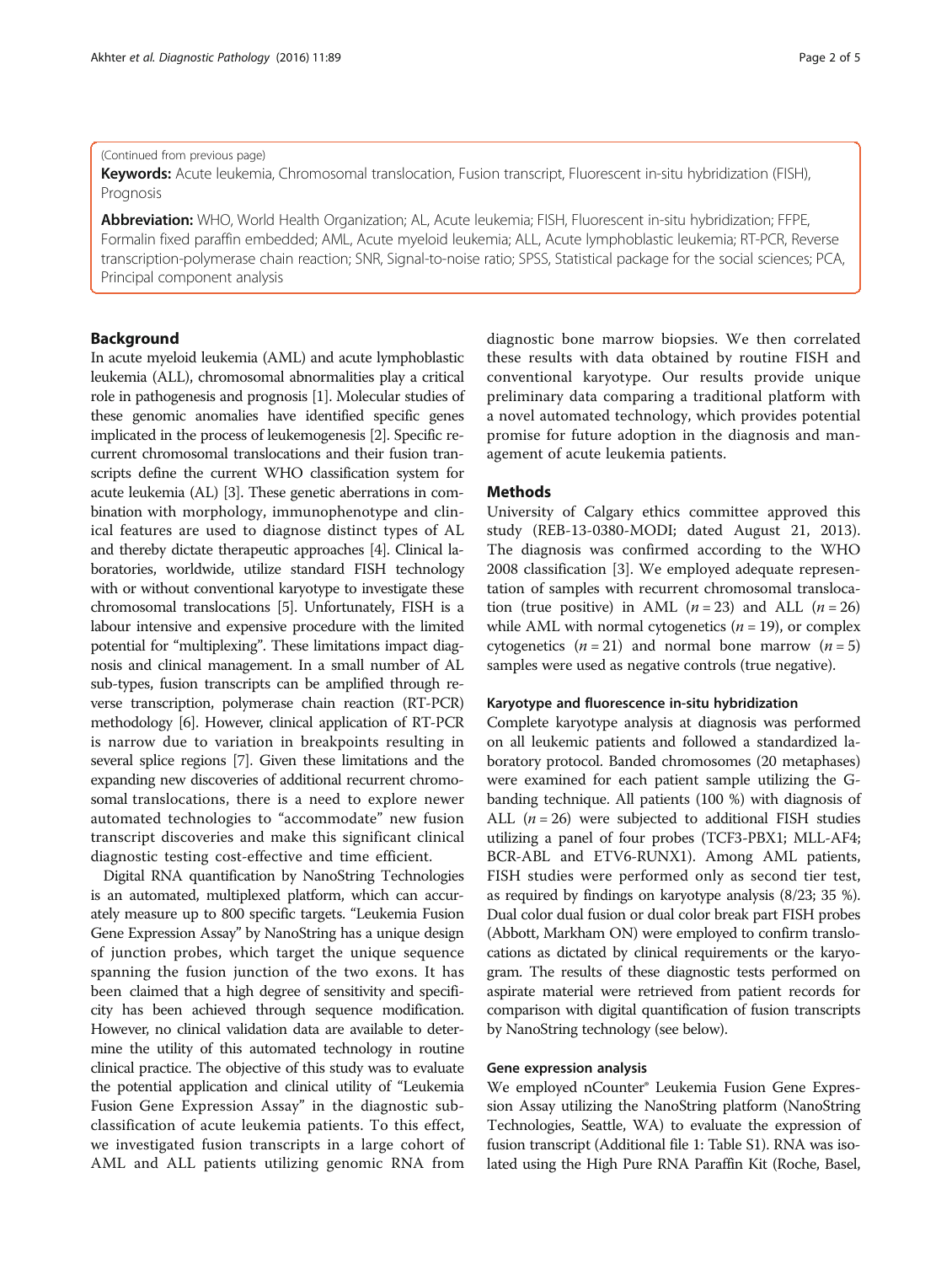Switzerland) utilizing duplicate cores (2-mm), harvested off areas with maximum tumor cell population in the FFPE tissue block of diagnostic bone marrow specimen. All bone marrow biopsies were subjected to a standardized, short term (1 h 45 min) formic acid decalcification protocol. The RNA concentration was quantified using UV spectroscopy (Nanodrop Technologies, Wilmington, DE) and integrity assessed using a Bio-analyzer 2100 and RNA Nano Chip assay (Agilent Technologies, Wilmington, DE). The necessary probes and reagents were purchased from NanoString, and the nCounter analysis was performed according to the manufacturer's instructions. Probes were hybridized to 800 ng of total RNA for 20 h at 65 °C. Hybridized reactions were purified using nCounter Prep Station and data collection was performed on nCounter Digital Analyzer. Raw counts were normalized using nSolver Analysis Software v3.0. Background subtraction was performed for each sample by subtracting the mean of 8 negative controls from all data points. Raw counts were further normalized to the six positive controls, included in each CodeSet, and to the two housekeeping genes TBP and GUSB.

# Sensitivity, specificity, positive and negative predictive values

The sensitivity, specificity, positive and negative predictive values were determined for the seven fusion transcripts by comparing signal-to-noise ratio (SNR). The median binding value in true negative samples was considered as background or "noise". Minimum of ten-fold or more difference between SNR was considered as the positive result and was used for further calculations.

# Statistical analysis

We used nSolver software v3.0 (NanoString Technologies) for the normalization of raw counts. Heat map and principle component analyses were performed on

Qlucore Omics Explorer v3.2 (Lund, Sweden). Statistical analysis was performed using SPSS software v21.0 (IBM, Armonk, NY). All computed results having two-sided P value < 0.05 were considered significant.

### Results

A total of 94 (63 AML, 26 ALL and five control bone marrow) samples were analysed. AML patients included 42 men and 21 women (M: F 2:1) with a median age of 63 years (range 5–87 years). Twenty-six ALL patients comprised of 17 men and 09 women (M: F 1.8:1) with a median age of 12 years (range 2–63 years) in this cohort. Table 1 outlines the sensitivity, specificities, and positive and negative predictive values for each transcript. Figure [1](#page-3-0) outlines, principal component analysis (PCA) plot based on digital quantification of various fusion transcripts and their correlation with chromosomal/FISH results. In AML category, digital quantification for PML/RARA and RUNX1- *RUNX1T1* correlated 100 % with  $t(15;17)$  and  $t(8;21)$ respectively; while non-specific positivity was not seen in any other samples across entire cohort. CBFB-MYH11 fusion probes showed "false positivity" in AML samples with complex and normal karyotype. In 4/8 (50 %) of AML samples with inv(16) or  $t(16;16)$ ; false negative reaction was noted. In ALL group, BCR-ABL1 fusion probes performed seamlessly with 100 % sensitivity and specificity. TCF3- PBX1 and MLL-AF4 fusion probes showed 100 % specificity but sensitivity ranged up to 86 %. Probes for ETV6/RUNX1 fusion transcript performed poorly and showed only 50 % sensitivity but 98 % specificity.

# **Discussion**

In WHO classification for AL, chromosomal translocations are central to diagnosis, sub classification and prognosis. Conventional cytogenetics, followed by FISH in specific

Table 1 Specificity/sensitivity/positive predictive value and negative predictive value for each transcript as detected by digital RNA quantification

|                                    | No(n)          | Result (Pos./ Neg.) | Sensitivity (%) | Specificity (%) | $PPVa$ (%) | $NPV^b$ (%) |
|------------------------------------|----------------|---------------------|-----------------|-----------------|------------|-------------|
| Acute Myeloid Leukemia (AML)       |                |                     |                 |                 |            |             |
| AML1-ETO                           | 8              | 8/0                 | 100             | 100             | 100        | 100         |
| PML-RARA                           | 8              | 8/0                 | 100             | 100             | 100        | 100         |
| CBFB-MYH11                         | $\overline{7}$ | 4/3                 | 57              | 100             | 100        | 97          |
| Acute Lymphoblastic Leukemia (ALL) |                |                     |                 |                 |            |             |
| TCF3-PBX1                          | $\overline{4}$ | 3/1                 | 75              | 100             | 100        | 99          |
| MLL-AF4                            | $\overline{7}$ | 6/1                 | 85              | 100             | 100        | 99          |
| <b>BCR-ABL</b>                     | $\overline{7}$ | 7/0                 | 100             | 100             | 100        | 100         |
| ETV6-RUNX1                         | 8              | 1/7                 | 12              | 92              | 50         | 92          |
| AML - Normal Karyotype             | 19             | 0/19                | N/A             | 100             | N/A        | 100         |
| AML - Complex Karyotype            | 21             | 1/20                | N/A             | 99              | N/A        | 100         |
| Normal Bone Marrow                 | 5              | 0/5                 | N/A             | 100             | N/A        | 100         |

<sup>a</sup>PPV positive predictive value; <sup>b</sup>NPV negative predictive value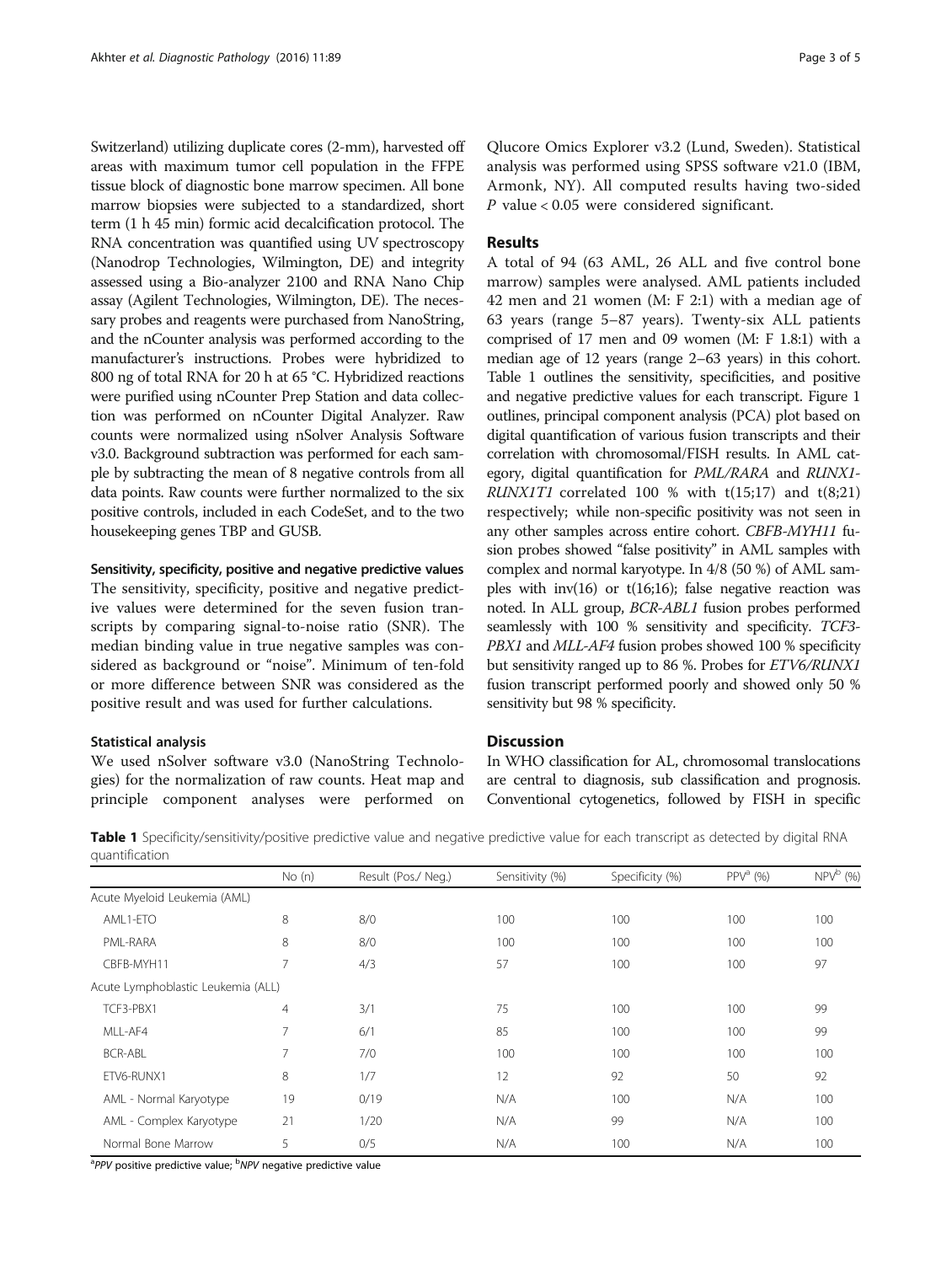<span id="page-3-0"></span>

cases, is the gold standard to detect these chromosomal aberrations, but poses the challenge regarding subjectivity, manual labour, cost and turnaround time. There is a need to explore automated, multiplexed, throughput and costefficient technologies to serve rapidly expanding discoveries of novel fusion transcripts in haematological malignancies. A large cohort of AL samples were analysed by multiplexed, automated digital quantification in parallel with conventional karyotype/FISH technology. We observed a high degree of correlation (>90 % sensitivity and specificity) for different translocations that are frequent in clinical practice. The complete correlation was noted for t(8;21) between conventional karyotype/FISH and digital fusion RNA quantification results. This high degree of correlation can be related to the generation of only two fusion transcripts by this translocation  $[8]$ .  $t(8;21)$  can also involve several chromosomes, and these variant rearrangements can be cryptic and easily overlooked by conventional Gbanding technique [\[9\]](#page-4-0). However, it was interesting to note that none of these cryptic fusion transcripts were detected in a large cohort of AL patients with normal and complex cytogenetics. Similarly, almost complete correlation was also noted for  $t(15;17)$ ;  $t(9;22)$  and  $t(4;11)$  translocations. Hence, we established the potential for clinical utility of this automated throughput platform of digital quantification as a possible alternate to current and widely used FISH technique.

Multiplexed molecular techniques present opportunities in procedural efficiencies, but also pose challenges regarding cross-reactivity and false positivity [[10, 11](#page-4-0)]. Our extensive series of AL sample sets with normal and complex cytogenetic provided an adequate safety net to detect any cross-reactivity of fusion probes. We noted

minimal to no false positive reactions in the majority of fusion probes. These results are encouraging in our small patient sample; however, a more robust validation is required using a larger cohort. In AL patients with t(12;21) (p13;q22), we noted discordance between FISH results and ETV6-RUNX1 fusion probe. The breakpoints in  $t(12;21)$  (p13;q22) are variable within the several thousand base pairs of ETV6 as well as RUNX1 introns. In spite of micro-clustering of breakpoints in ETV6 and RUNX1 introns, it is still difficult to identify or to sequence the breakpoints by even streamlined long‐distance PCR in  $t(12;21)$  $t(12;21)$  $t(12;21)$  [12]. Hence, it appears that fusion transcript ETV6-RUNX1 is beyond the scope of this assay at this stage. We also noted that inv(16) showed the most variable pattern and weak correlation with FISH results. This translocation results in more than ten differently sized CBFB-MYH11 fusion transcripts, which may explain variable sensitivity [[13](#page-4-0)]. The probes against CBFB-MYH11 showed cross-reactivity with few samples harbouring normal or complex karyotype. Since there is marked heterogeneity of breakpoints in MYH11 gene, false negative rates could be high [\[14\]](#page-4-0). False positivity in inv 16 cases has also been reported by RT-PCR [\[15\]](#page-4-0). These observations mandate re-designing of some probes for this assay for enhanced sensitivity.

# Conclusion

Our study demonstrates initial evaluation for fusion transcript detection by a throughput automated multiplexed platform for AL patients as an alternate solution to current complex, manual and labour intensive karyotyping /FISH techniques. Our preliminary study requires validations by future studies to evaluate these emerging technologies for their potential adoption in clinical laboratories. These expression assays offer significant capacity for expansion to accommodate additional future fusion transcripts discoveries of diagnostic or prognostic value in AL patients. It also has an immense ability to include gene expression signature as a diagnostic or prognostic tool for AL patients.

# Additional file

[Additional file 1: Table S1.](dx.doi.org/10.1186/s13000-016-0541-z) Raw data. (XLS 67 kb)

# Acknowledgements

None.

#### Funding

This work was supported by research grants from Alberta Cancer Foundation (grant # 25999) and Calgary Laboratory Services (grant # RS-16-600).

#### Availability of data and material

Raw data of this study is available in supplementary section.